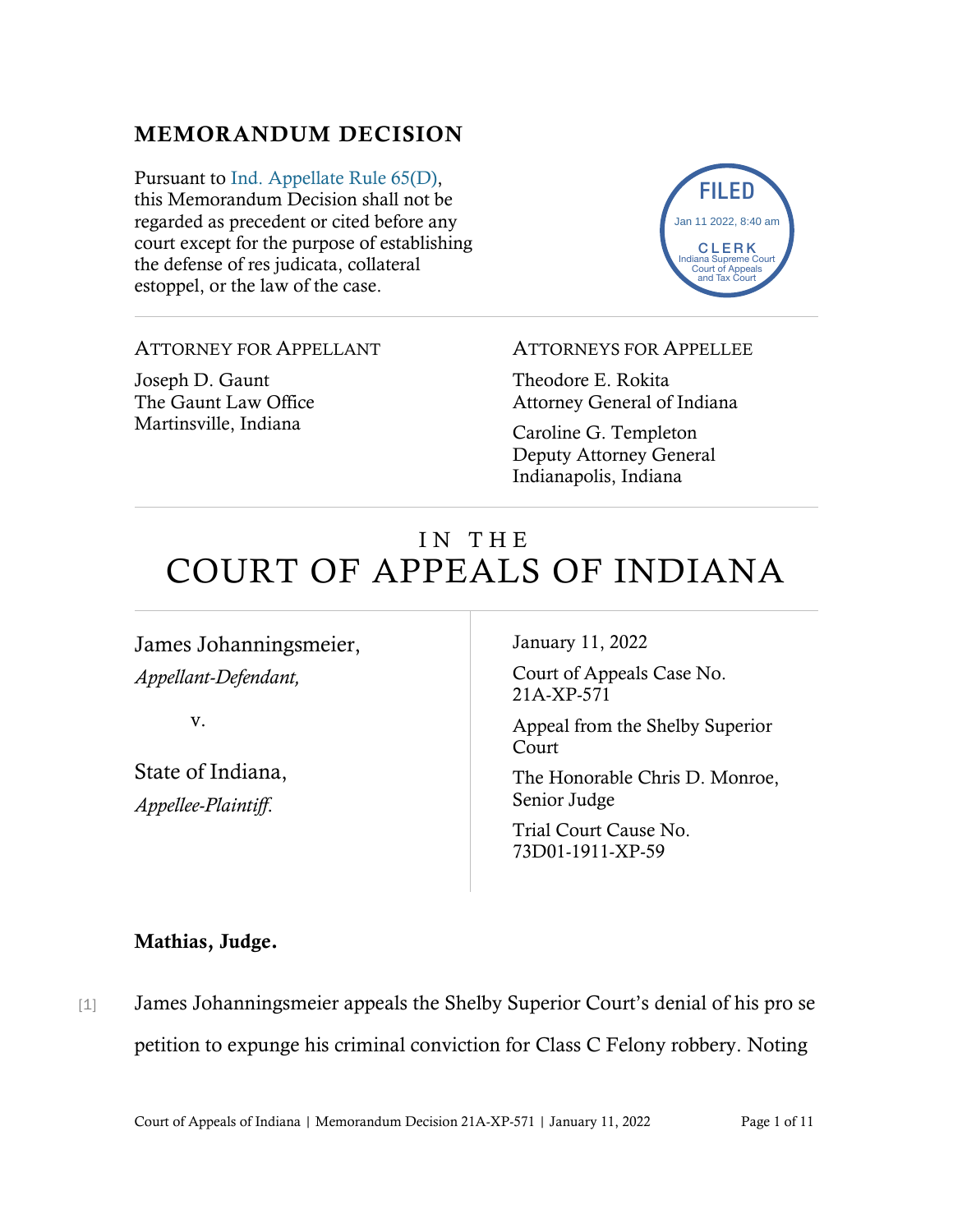on appeal that an insufficient record may have led the trial court to erroneously conclude the conviction was ineligible for expungement, we remand with instructions for the court to reconsider its decision consistent with this opinion.

## Facts and Procedural History

- [2] In 1985, Johanningsmeier was charged in Shelby Superior Court with Class B Felony armed robbery. However, he pleaded guilty to and was ultimately convicted of Class C Felony robbery, as a lesser included offense, under [Indiana](https://www.westlaw.com/Document/N4B5D6410817511DB8132CD13D2280436/View/FullText.html?transitionType=Default&contextData=(sc.Default)&VR=3.0&RS=cblt1.0)  [Code section 35-42-5-1 \(1985\).](https://www.westlaw.com/Document/N4B5D6410817511DB8132CD13D2280436/View/FullText.html?transitionType=Default&contextData=(sc.Default)&VR=3.0&RS=cblt1.0) Appellant's Conf. App. p. 18. At the time of his conviction, that statute provided: "A person who knowingly or intentionally takes property from another person or from the presence of another person: (1) by using or threatening the use of force on any person; or (2) by putting any person in fear; commits robbery, a Class C felony." Ind. Code § [35-42-5-1](https://www.westlaw.com/Document/N4B5D6410817511DB8132CD13D2280436/View/FullText.html?transitionType=Default&contextData=(sc.Default)&VR=3.0&RS=cblt1.0)  [\(1985\).](https://www.westlaw.com/Document/N4B5D6410817511DB8132CD13D2280436/View/FullText.html?transitionType=Default&contextData=(sc.Default)&VR=3.0&RS=cblt1.0) In 1991, on unrelated charges filed in Marion Superior Court, Johanningsmeier was convicted of Class B Felony armed robbery. 1
- [3] Twenty-eight years later, in November 2019, Johanningsmeier petitioned the Shelby Superior Court to expunge his Class C Felony robbery conviction "pursuant to Indiana Code § 35-38-9-4."<sup>2</sup> Appellant's Conf. App. p. 9. The

<sup>&</sup>lt;sup>1</sup> The Marion Superior Court ultimately expunged this conviction on January 6, 2020. Appellant's Conf. App. p. 21.

 $^2$  Johanningsmeier also separately petitioned to expunge unrelated convictions in both Hendricks County and Morgan County. Appellant's Conf. App. p. 8.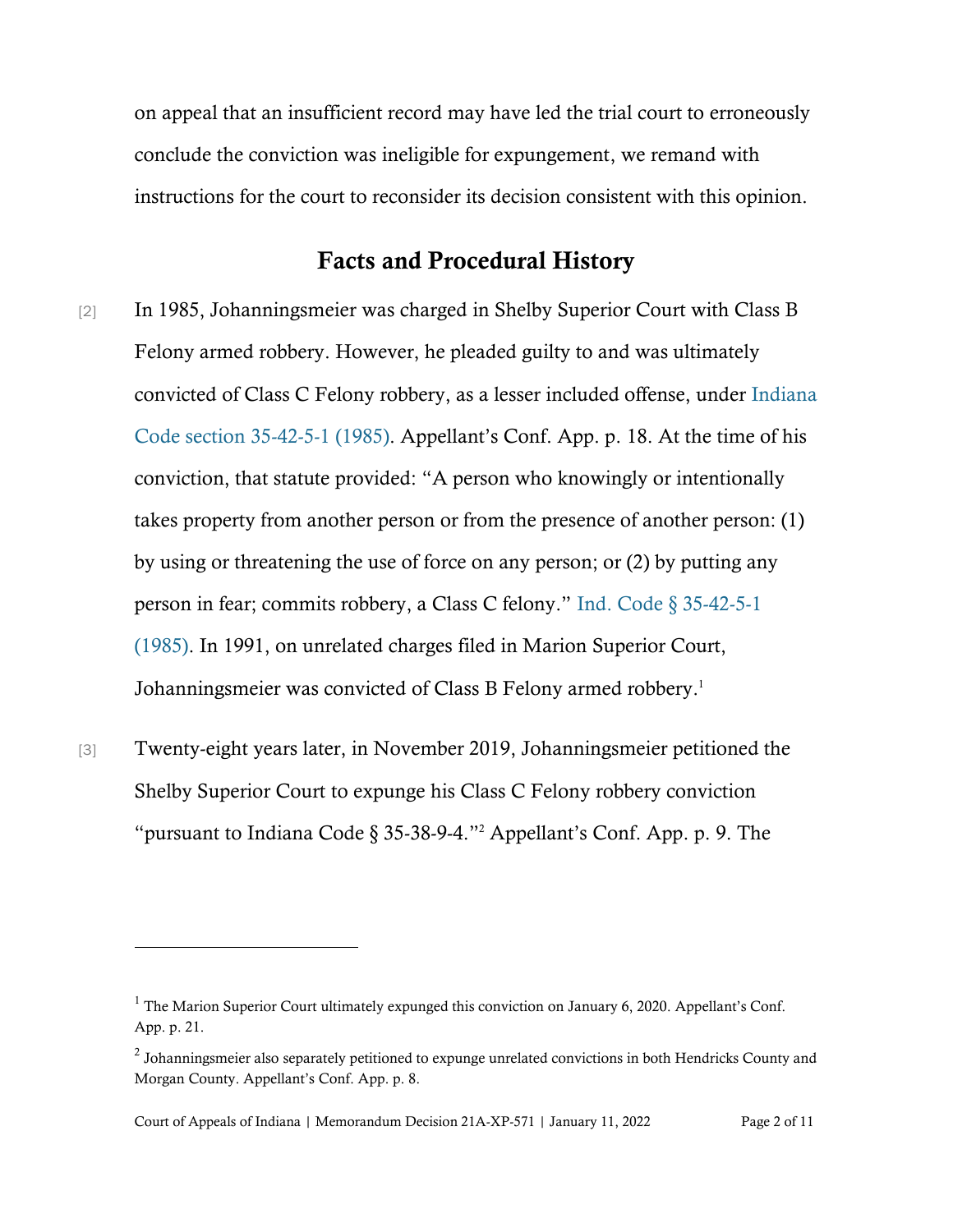court held a hearing on the petition on January 10, 2020, during which the following exchange occurred:

[STATE]: Mr. Johanningsmeier, what is the offense that you're wanting to expunge in this particular case?

[JOHANNINGSMEIER]: The Class C, Robbery.

[STATE]: The armed robbery?

[JOHANNINGSMEIER]: Yes.

[STATE]: And you had an armed robbery in Marion County as well?

[JOHANNINGSMEIER]: Yes, sir.

Tr. Vol. II, p. 5. Johanningsmeier also stated that he sought expungement so that he "can go back to work and get off Social Security," *id.*, and he submitted a written list of his prior convictions indicating that the last conviction he had received was for Class D Felony operating a vehicle while intoxicated in 2011.

The State then asserted that because Johanningsmeier committed "two armed robberies" and his criminal behavior has been "[o]bviously . . . substantial and ongoing until a few years ago," Johanningsmeier is "just not eligible" for expungement. *Id*. at 7.

Court of Appeals of Indiana | Memorandum Decision 21A-XP-571 | January 11, 2022 Page 3 of 11 The trial court summarily denied Johanningsmeier's petition, entering an order on January 30, 2020, which stated, without more: "Comes now the Court, after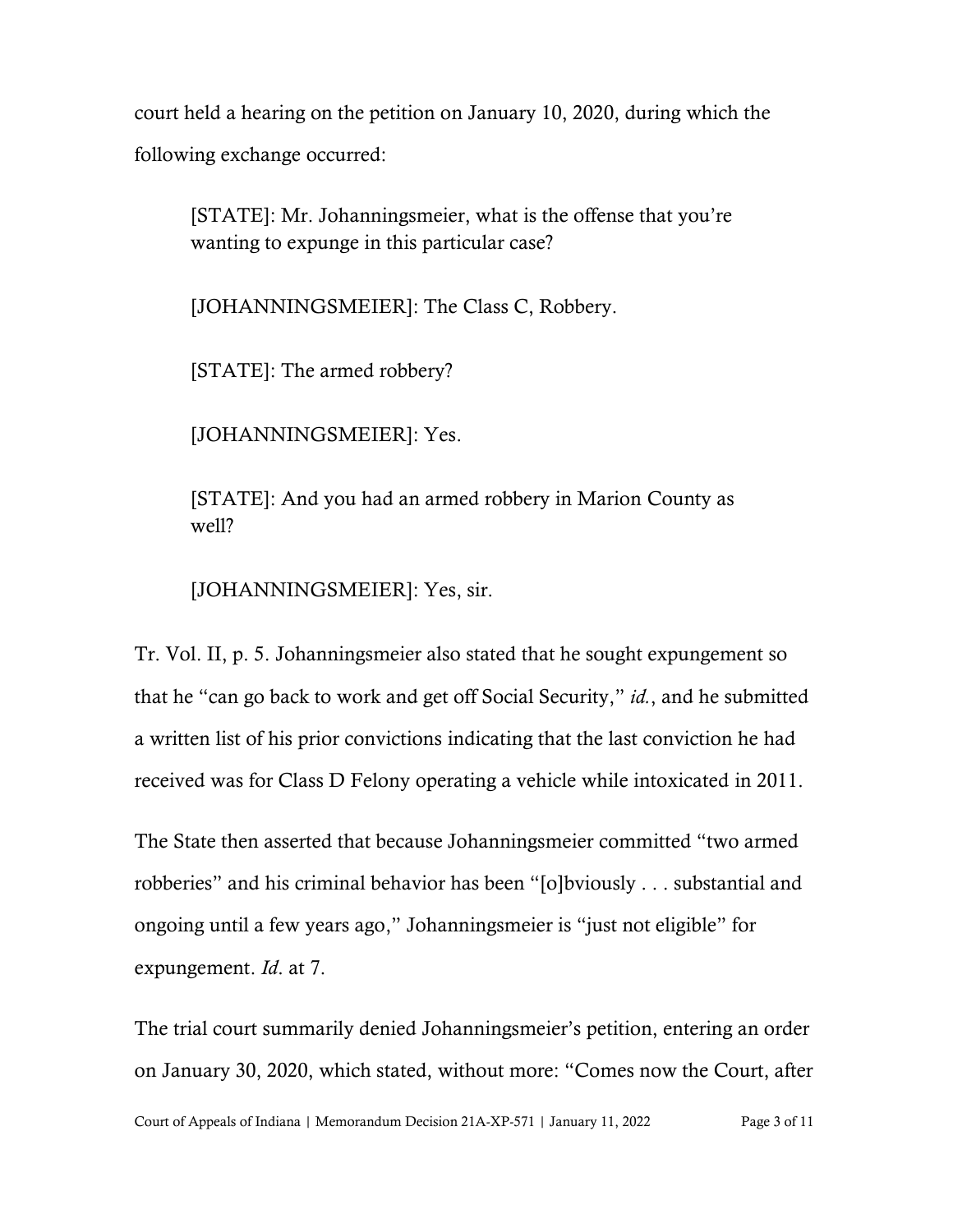taking the matter under advisement January 10, 2020, and DENIES Petitioner's Verified Petition To Expunge Conviction Records." Appellant's Conf. App. p. 15.

- [4] Thereafter, on June 30, Johanningsmeier filed a motion for relief from the court's judgment pursuant to [Indiana Trial Rule 60\(B\).](https://www.westlaw.com/Document/NDC5DDDC0922411DDBEB5CD2E2855D99B/View/FullText.html?transitionType=Default&contextData=(sc.Default)&VR=3.0&RS=da3.0) The motion articulated that Johanningsmeier is eligible for expungement because he "has only one conviction for a felony offense that involves the use of a deadly weapon." *Id.* at 16. The motion further explained that "[w]hile [Johanningsmeier] was *charged* with Armed Robbery as a Class B Felony . . . his *conviction* was for robbery, as a Class C Felony, a lesser included offense." *Id*. at 17.
- [5] Johanningsmeier attached to the motion a copy of the guilty plea and sentencing order from his conviction, which noted that he had "enter[ed] a plea of guilty to the offense of robbery, as a lesser included offense, a Class C Felony." *Id*. at 18. He also attached a copy of the Marion Superior Court's January 6 order granting his petition to expunge his unrelated conviction for Class B Felony armed robbery in Marion County. Appellant's Conf. App. pp. 21.
- [6] On October 16, the trial court held a hearing on Johanningsmeier's motion. During this hearing, Johanningsmeier's counsel expressed to the court that its denial of the expungement petition was "based upon what appeared to be a misstatement or misunderstanding of the facts." Tr. Vol. III, p. 5. He further explained that "the Shelby County conviction that we're seeking to be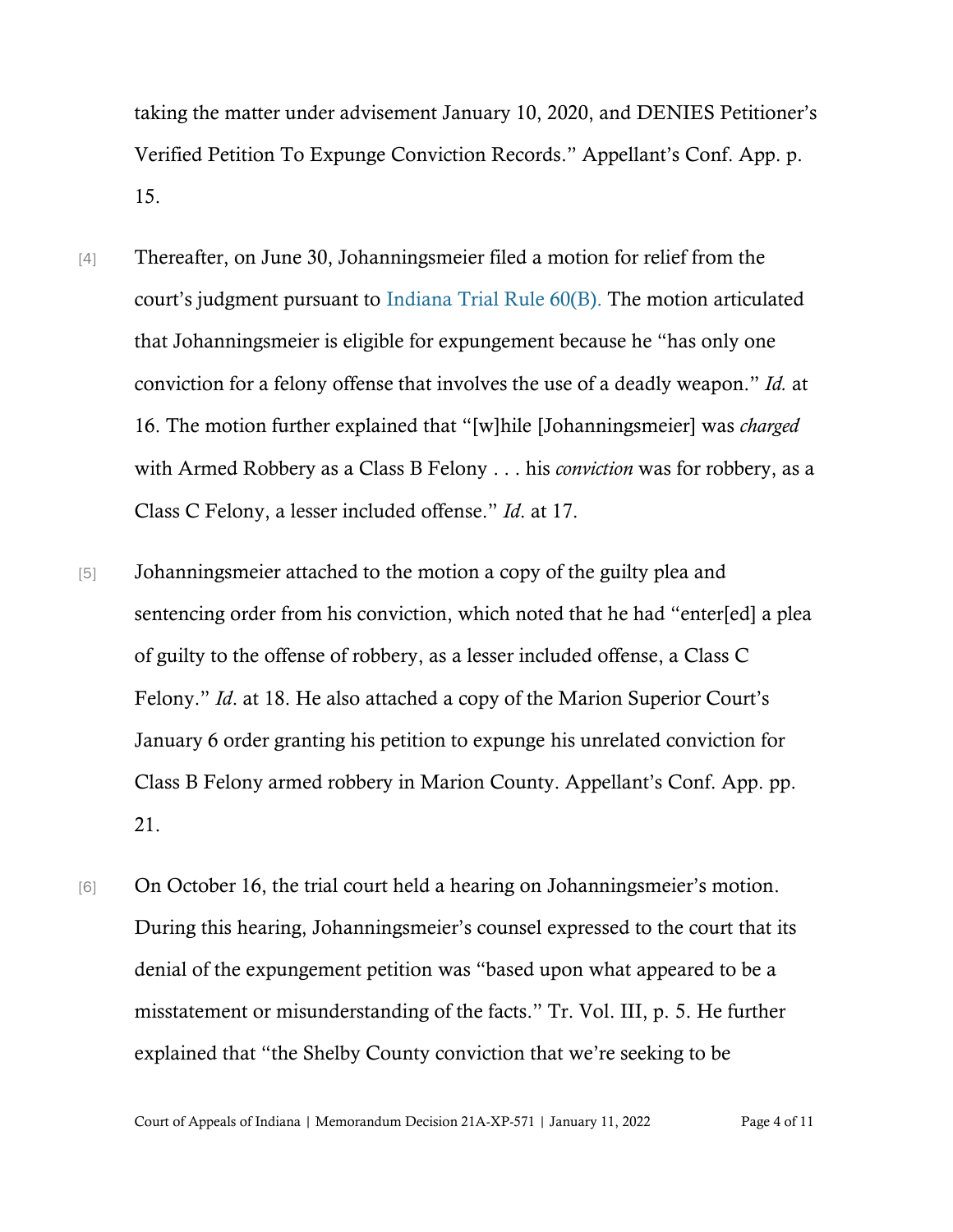expunged here did not actually use, involve the use of a deadly weapon." *Id*. at 7.

- [7] The State, which submitted no evidence during this hearing, maintained in response that even if Johanningsmeier is eligible for expungement, the court should deny his petition because Johanningsmeier is "somebody who disregards the safety of others, who takes advantage of others . . . and puts them in harms [*sic*] way." *Id*. at 8. The court summarily denied his [Trial R](https://www.westlaw.com/Document/NDC5DDDC0922411DDBEB5CD2E2855D99B/View/FullText.html?transitionType=Default&contextData=(sc.Default)&VR=3.0&RS=cblt1.0)ule 60 motion on March 3, 2021.
- [8] Johanningsmeier now appeals.

# Discussion and Decision

[9] Johanningsmeier argues that the trial court misapprehended the facts supporting his expungement petition and erroneously concluded that his conviction was ineligible for expungement. To be sure, Johanningsmeier did not help matters when he mistakenly told the court that he sought to expunge a felony conviction for "armed robbery," although in fact he was convicted of Class C Felony robbery as a lesser included offense. Other than this misstatement, the parties presented little evidence for the trial court to consider in issuing its decision, and the court did not articulate any of its reasons for denying Johanningsmeier's petition. As a result, we cannot discern which evidence the court considered, or if its summary denial was based on a misunderstanding as to Johanningsmeier's eligibility.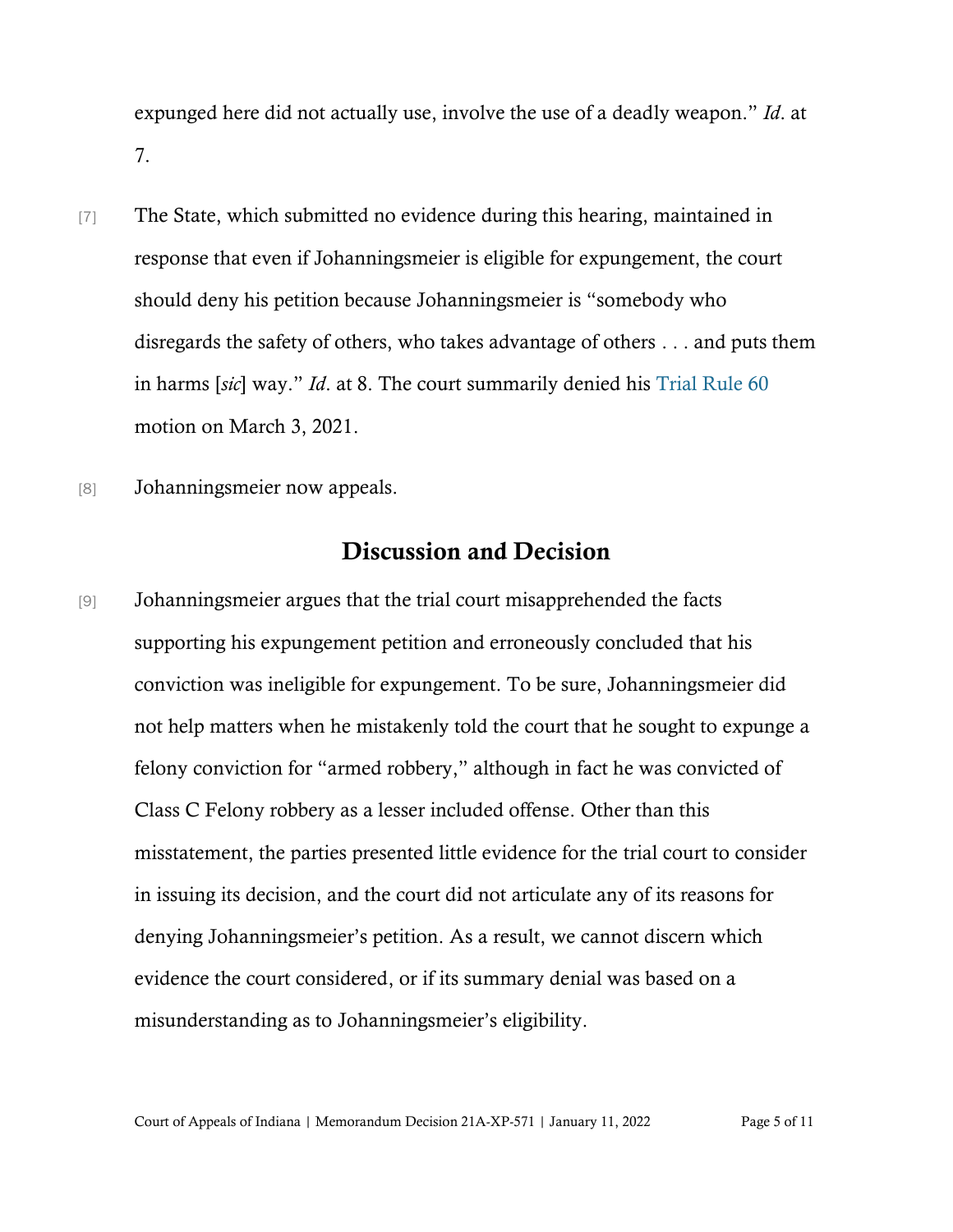- [10] The expungement statutes are found in [Indiana Code chapter 35-38-9](https://1.next.westlaw.com/Browse/Home/StatutesCourtRules/IndianaStatutesCourtRules?guid=ND330DF50D7C911E28641E2E2B81BC9DE&transitionType=DocumentItem&contextData=(sc.Document)) and are inherently remedial. *Allen v. State*[, 159 N.E.3d 580, 585](https://www.westlaw.com/Document/Ib8a214c044a311eb94d5d4e51cfa3c85/View/FullText.html?transitionType=Default&contextData=(sc.Default)&VR=3.0&RS=da3.0&fragmentIdentifier=co_pp_sp_7902_582) [\(Ind. 2020\).](https://www.westlaw.com/Document/Ib8a214c044a311eb94d5d4e51cfa3c85/View/FullText.html?transitionType=Default&contextData=(sc.Default)&VR=3.0&RS=da3.0&fragmentIdentifier=co_pp_sp_7902_582) The statutes manifest the legislature's intent to grant relief from stigma associated with criminal convictions. *[Id](https://www.westlaw.com/Document/Ib8a214c044a311eb94d5d4e51cfa3c85/View/FullText.html?transitionType=Default&contextData=(sc.Default)&VR=3.0&RS=da3.0)*[.;](https://www.westlaw.com/Document/Ib8a214c044a311eb94d5d4e51cfa3c85/View/FullText.html?transitionType=Default&contextData=(sc.Default)&VR=3.0&RS=da3.0) *see also Key v. State*[, 48 N.E.3d 333, 336 \(Ind. Ct. App.](https://1.next.westlaw.com/Link/Document/FullText?findType=Y&serNum=2037832445&pubNum=0007902&originatingDoc=Icbf54a30771911eb91b78705c7189b3d&refType=RP&originationContext=document&transitionType=DocumentItem&ppcid=66f25ff9088b4bc5bef18f7e1069ee77&contextData=(sc.Default)#co_pp_sp_7902_336)  [2015\)](https://1.next.westlaw.com/Link/Document/FullText?findType=Y&serNum=2037832445&pubNum=0007902&originatingDoc=Icbf54a30771911eb91b78705c7189b3d&refType=RP&originationContext=document&transitionType=DocumentItem&ppcid=66f25ff9088b4bc5bef18f7e1069ee77&contextData=(sc.Default)#co_pp_sp_7902_336) ("Through the expungement statute, the legislature intended to give individuals who have been convicted of certain crimes a second chance by providing an opportunity for relief from the stigma associated with their criminal convictions."). Accordingly, to accomplish the statutes' remedial purpose, courts must construe them liberally. *Allen*[, 159 N.E.3d](https://www.westlaw.com/Document/Ib8a214c044a311eb94d5d4e51cfa3c85/View/FullText.html?transitionType=Default&contextData=(sc.Default)&VR=3.0&RS=da3.0) [at 584;](https://www.westlaw.com/Document/Ib8a214c044a311eb94d5d4e51cfa3c85/View/FullText.html?transitionType=Default&contextData=(sc.Default)&VR=3.0&RS=da3.0) *see also Ball v. State*[, 165 N.E.3d 130, 136 \(Ind. Ct. App. 2021\).](https://www.westlaw.com/Document/Icbf54a30771911eb91b78705c7189b3d/View/FullText.html?transitionType=Default&contextData=(sc.Default)&VR=3.0&RS=da3.0&fragmentIdentifier=co_pp_sp_7902_136)
- [11] Expungement for certain offenses is mandatory.<sup>3</sup> However, "some convictions require a more detailed examination before they are expunged." *See Allen*[, 159](https://www.westlaw.com/Document/Ib8a214c044a311eb94d5d4e51cfa3c85/View/FullText.html?transitionType=Default&contextData=(sc.Default)&VR=3.0&RS=da3.0)  [N.E.3d at 585.](https://www.westlaw.com/Document/Ib8a214c044a311eb94d5d4e51cfa3c85/View/FullText.html?transitionType=Default&contextData=(sc.Default)&VR=3.0&RS=da3.0) Thus, [Indiana Code section 35-38-9-4,](https://www.westlaw.com/Document/N8B3574E0BF7411EBBFE89BEC03D13B2E/View/FullText.html?transitionType=Default&contextData=(sc.Default)&VR=3.0&RS=da3.0) the "Permissive Expungement Statute," *see Allen*, 159 [N.E.3d at 585,](https://www.westlaw.com/Document/Ib8a214c044a311eb94d5d4e51cfa3c85/View/FullText.html?transitionType=Default&contextData=(sc.Default)&VR=3.0&RS=da3.0) "necessarily requires the court to engage in a fact-intensive inquiry to determine whether the circumstances of the case warrant expungement of the conviction," *[id](https://www.westlaw.com/Document/Ib8a214c044a311eb94d5d4e51cfa3c85/View/FullText.html?transitionType=Default&contextData=(sc.Default)&VR=3.0&RS=da3.0)*. Here, Johanningsmeier's petition requested expungement pursuant to the Permissive

<sup>&</sup>lt;sup>3</sup> The Mandatory Expungement Statute, provides that if a "person convicted of [a] Class D felony or Level 6 felony" petitions for expungement, and "a preponderance of the evidence" demonstrates that certain requirements have been met, "the court shall order the conviction records described . . . expunged." Indiana [Code section 35-38-9-3](https://1.next.westlaw.com/Link/Document/FullText?findType=L&pubNum=1000009&cite=INS35-38-9-3&originatingDoc=N8B3574E0BF7411EBBFE89BEC03D13B2E&refType=LQ&originationContext=document&transitionType=DocumentItem&ppcid=ee45e0a561694dbf9d9b1599ed42bcf7&contextData=(sc.Category)) (emphasis added).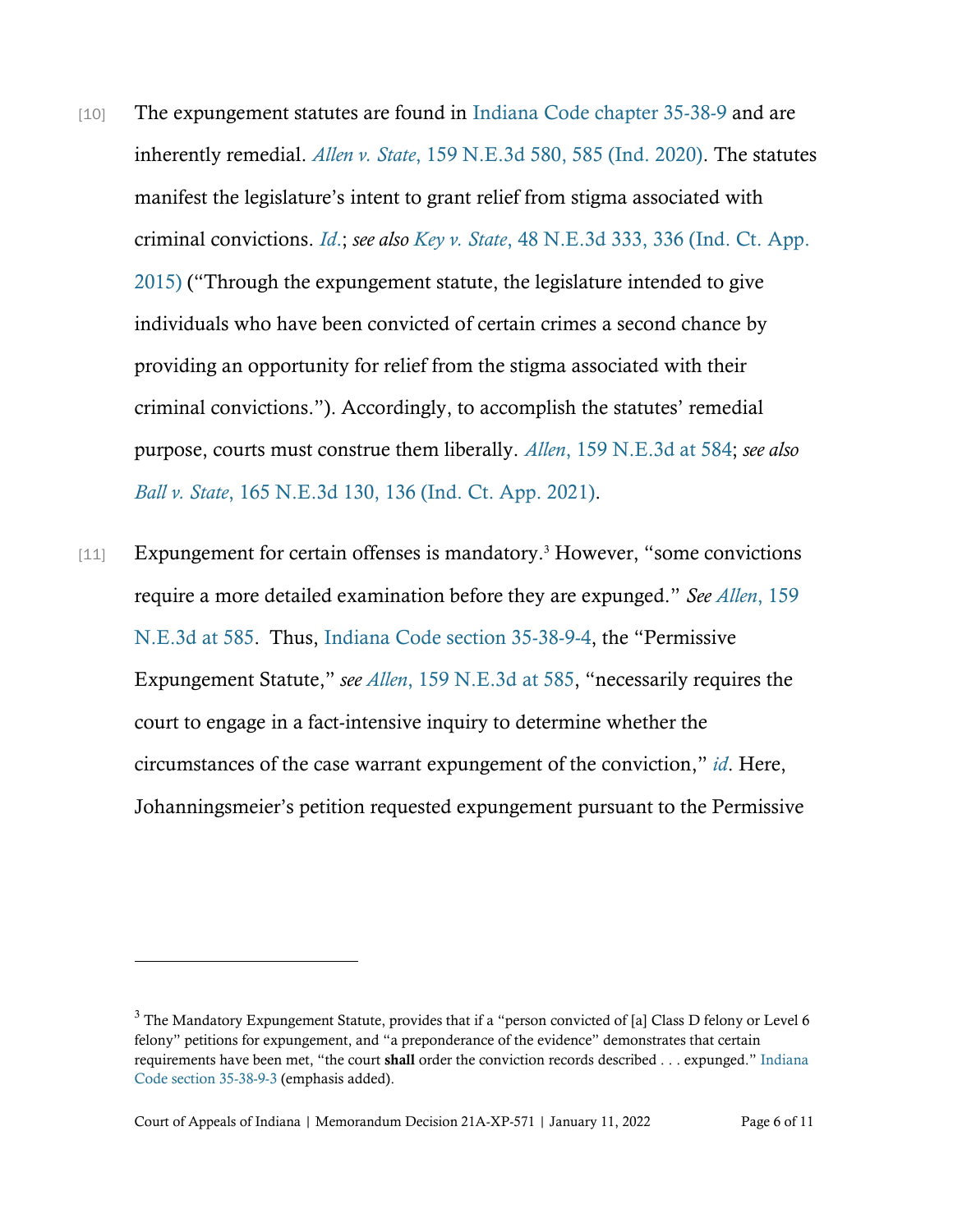Expungement Statute, <sup>4</sup> and we review the denial of a petition for expungement under that statute for an abuse of discretion. *Id*. [at 583](https://www.westlaw.com/Document/Ib8a214c044a311eb94d5d4e51cfa3c85/View/FullText.html?transitionType=Default&contextData=(sc.Default)&VR=3.0&RS=da3.0)*.*

- [12] In *[Allen v. State](https://www.westlaw.com/Document/Ib8a214c044a311eb94d5d4e51cfa3c85/View/FullText.html?transitionType=Default&contextData=(sc.Default)&VR=3.0&RS=da3.0&fragmentIdentifier=co_pp_sp_7902_582)*, our supreme court explained that the Permissive Expungement Statute recognizes both "the possibility that the crime might be too serious to expunge" and that "the same crime might be a serious but isolated event and the petitioner might prove deserving of a second chance." *Id*. [at 585.](https://www.westlaw.com/Document/Ib8a214c044a311eb94d5d4e51cfa3c85/View/FullText.html?transitionType=Default&contextData=(sc.Default)&VR=3.0&RS=da3.0) Thus, "[b]ecause the Permissive Expungement Statute excludes from eligibility persons convicted of certain offenses, but vests in the court discretion to either grant or deny a petition, a trial court should engage in a two-step process when considering a petition for expungement." *[Id](https://www.westlaw.com/Document/Ib8a214c044a311eb94d5d4e51cfa3c85/View/FullText.html?transitionType=Default&contextData=(sc.Default)&VR=3.0&RS=da3.0)*[.](https://www.westlaw.com/Document/Ib8a214c044a311eb94d5d4e51cfa3c85/View/FullText.html?transitionType=Default&contextData=(sc.Default)&VR=3.0&RS=da3.0) Specifically, the trial court must first determine whether the conviction is eligible for expungement. *[Id](https://www.westlaw.com/Document/Ib8a214c044a311eb94d5d4e51cfa3c85/View/FullText.html?transitionType=Default&contextData=(sc.Default)&VR=3.0&RS=da3.0)*[.](https://www.westlaw.com/Document/Ib8a214c044a311eb94d5d4e51cfa3c85/View/FullText.html?transitionType=Default&contextData=(sc.Default)&VR=3.0&RS=da3.0) Then, if the conviction is eligible, the court must collect enough information to determine whether the conviction merits expungement. *[Id](https://www.westlaw.com/Document/Ib8a214c044a311eb94d5d4e51cfa3c85/View/FullText.html?transitionType=Default&contextData=(sc.Default)&VR=3.0&RS=da3.0)*[.](https://www.westlaw.com/Document/Ib8a214c044a311eb94d5d4e51cfa3c85/View/FullText.html?transitionType=Default&contextData=(sc.Default)&VR=3.0&RS=da3.0)
- [13] The Permissive Expungement Statute lists petitioners whose convictions are not eligible:

(1) An elected official convicted of an offense while serving the official's term or as a candidate for public office.

(2) A sex or violent offender (as defined in IC 11-8-8-5).

 $^4$  Johanningsmeier sought to expunge a Class C Felony conviction. Thus, he was not eligible for expungement under the Mandatory Expungement Statute, which "applies only to a person convicted of a Class D felony . . . or a Level 6 felony." [Ind. Code § 35-38-9-3.](https://1.next.westlaw.com/Link/Document/FullText?findType=L&pubNum=1000009&cite=INS35-38-9-3&originatingDoc=N8B3574E0BF7411EBBFE89BEC03D13B2E&refType=LQ&originationContext=document&transitionType=DocumentItem&ppcid=ee45e0a561694dbf9d9b1599ed42bcf7&contextData=(sc.Category))

Court of Appeals of Indiana | Memorandum Decision 21A-XP-571 | January 11, 2022 Page 7 of 11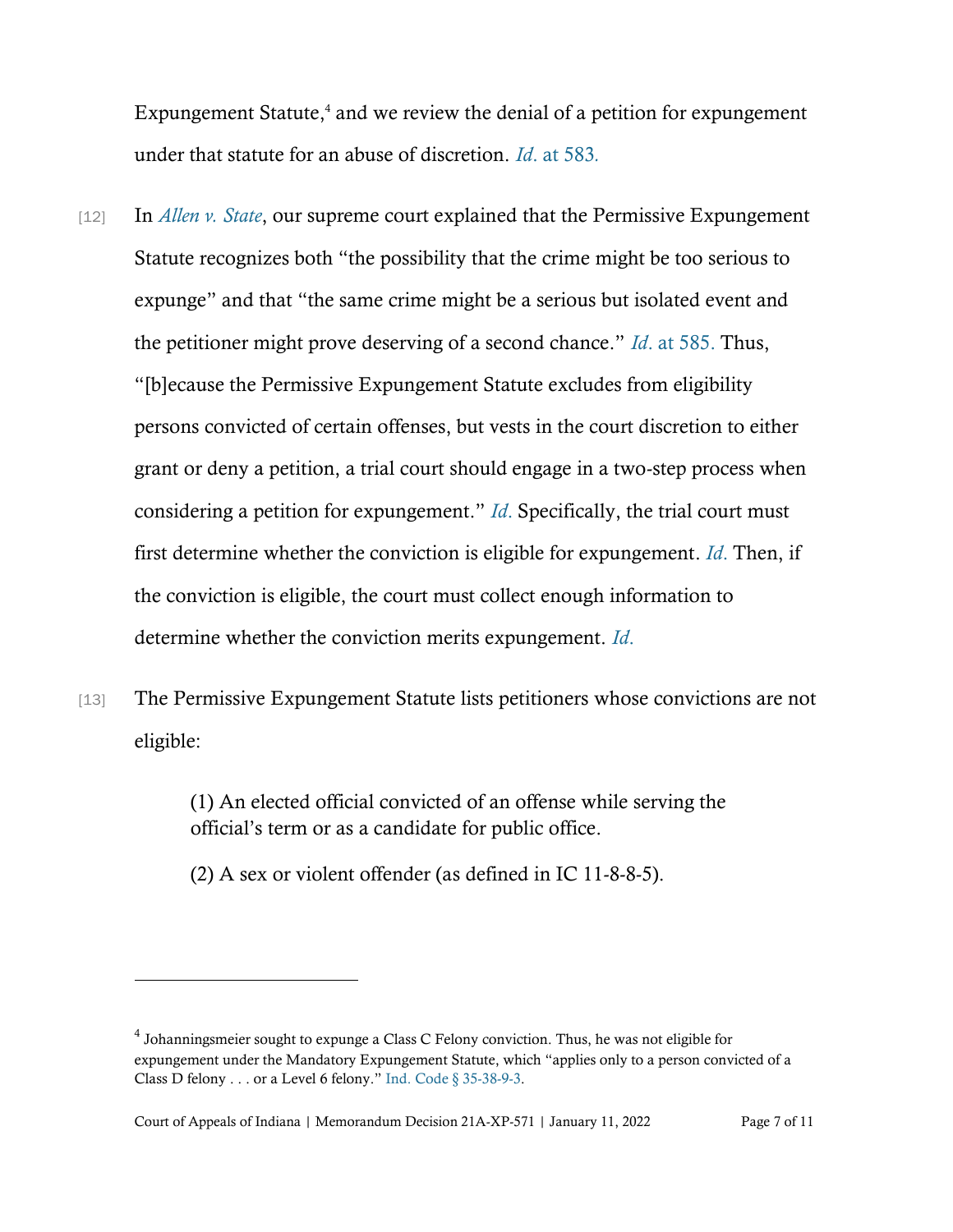(3) A person convicted of a felony that resulted in serious bodily injury to another person.

(4) A person convicted of a felony that resulted in death to another person.

(5) A person convicted of official misconduct (IC 35-44.1-1-1).

(6) A person convicted of an offense described in:

(A) IC 35-42-1;

(B) IC 35-42-3.5; or

(C) IC 35-42-4.

(7) A person convicted of two (2) or more felony offenses that:

(A) involved the unlawful use of a deadly weapon; and

(B) were not committed as part of the same episode of criminal conduct.

### [Ind. Code §§ 35-38-9-4\(b\).](https://www.westlaw.com/Document/N8B3574E0BF7411EBBFE89BEC03D13B2E/View/FullText.html?transitionType=Default&contextData=(sc.Default)&VR=3.0&RS=da3.0)

[14] Here, the State insisted pursuant to [subsection \(b\)\(7\)](https://www.westlaw.com/Document/N8B3574E0BF7411EBBFE89BEC03D13B2E/View/FullText.html?transitionType=Default&contextData=(sc.Default)&VR=3.0&RS=da3.0) that Johanningsmeier's two "armed robbery" convictions render him ineligible for expungement. The State likely adopted this position due to Johanningsmeier's mistaken reference to his Class C Felony robbery conviction as "the armed robbery." However, during the hearing on Johanningsmeier's motion for relief, his counsel pointed out that the trial court's denial appeared to have relied on that mistake. To correct it, Johanningsmeier explained that his conviction was, in fact, for robbery, as a Class C Felony, which did not involve the use of a deadly weapon, rendering [Indiana Code section 35-38-9-4\(b\)\(7\)](https://www.westlaw.com/Document/N8B3574E0BF7411EBBFE89BEC03D13B2E/View/FullText.html?transitionType=Default&contextData=(sc.Default)&VR=3.0&RS=da3.0) inapplicable. In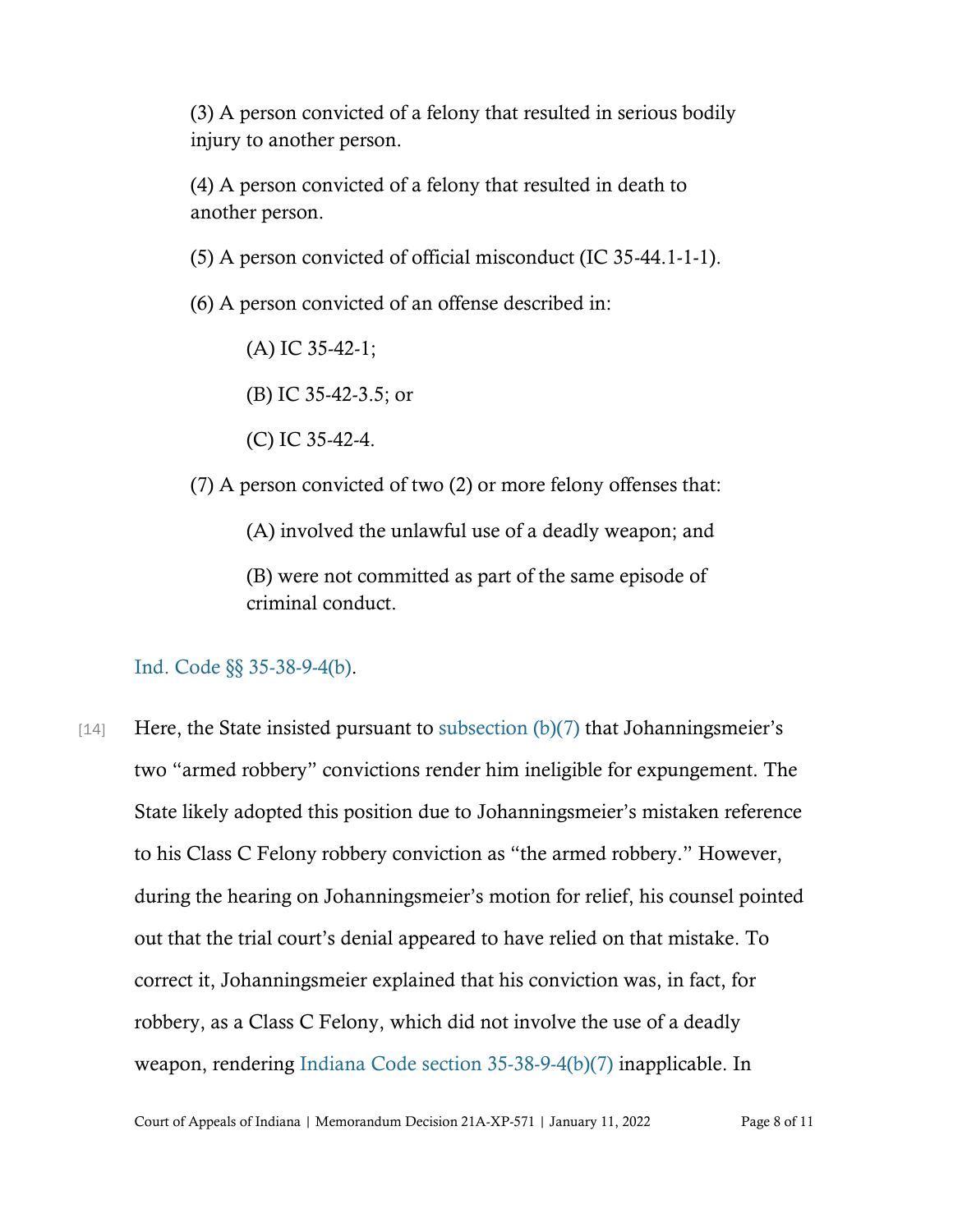support, he submitted a copy of the guilty plea and sentencing order which the court had entered at the time of his conviction.

- [15] On appeal, the State does not repudiate Johanningsmeier's eligibility. It reasons instead, without having submitted any evidence to the trial court, that "on the record presented . . . there is not enough information to determine whether a firearm was involved in the commission of Johanningsmeier's Class C felony." Appellant's Br. at 6 n.1. We agree that the record is thin. It does not support the State's initial suggestion that Johanningsmeier's "two armed robberies" render him ineligible.
- [16] At that point, the trial court should have moved to the second step of the analysis to determine based on the available evidence whether Johanningsmeier's conviction merited expungement. *[Allen](https://www.westlaw.com/Document/Ib8a214c044a311eb94d5d4e51cfa3c85/View/FullText.html?transitionType=Default&contextData=(sc.Default)&VR=3.0&RS=da3.0&fragmentIdentifier=co_pp_sp_7902_585)*[, 159 N.E.3d at 585.](https://www.westlaw.com/Document/Ib8a214c044a311eb94d5d4e51cfa3c85/View/FullText.html?transitionType=Default&contextData=(sc.Default)&VR=3.0&RS=da3.0&fragmentIdentifier=co_pp_sp_7902_585)
- [17] A conviction merits expungement under the Permissive Expungement Statute if the court finds by a preponderance of the evidence that:

(1) the period required . . . has elapsed;

(2) no charges are pending against the person;

(3) the person has paid all fines, fees, and court costs, and satisfied any restitution obligation placed on the person as part of the sentence; and

(4) the person has not been convicted of a felony or misdemeanor within the previous eight  $(8)$  years . . . .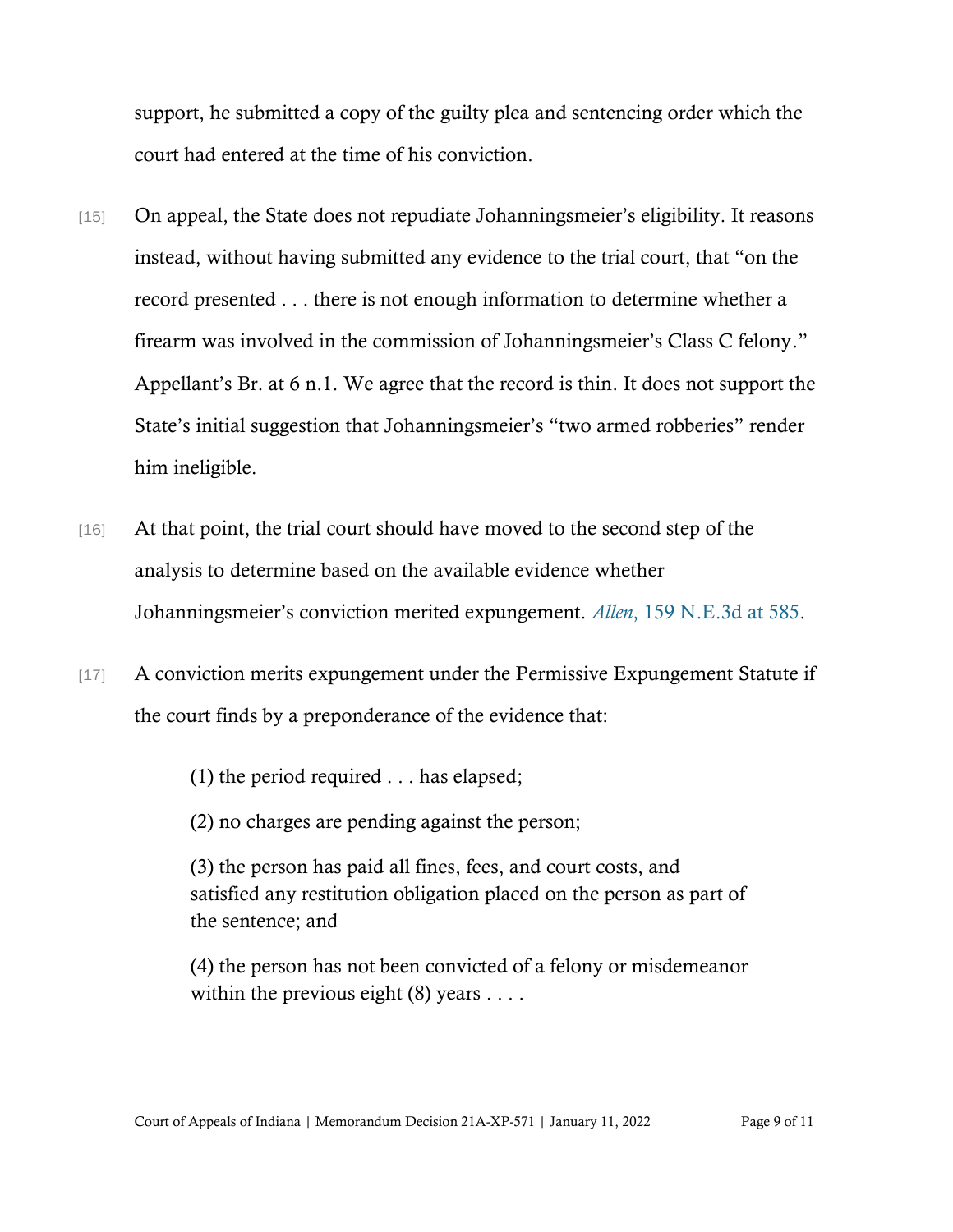[I.C. § 35-38-9-4\(e\).](https://www.westlaw.com/Document/N8B3574E0BF7411EBBFE89BEC03D13B2E/View/FullText.html?transitionType=Default&contextData=(sc.Default)&VR=3.0&RS=cblt1.0) Additionally, "[i]n issuing its decision, a trial court may consider a broad array of information, including the nature and circumstances of the crime and the character of the offender." *Allen*[, 159 N.E.3d at 586.](https://www.westlaw.com/Document/Ib8a214c044a311eb94d5d4e51cfa3c85/View/FullText.html?transitionType=Default&contextData=(sc.Default)&VR=3.0&RS=da3.0&fragmentIdentifier=co_pp_sp_7902_585)

- [18] The State does not assert on appeal that Johanningsmeier fell short of the requirements listed in [subsection \(4\)\(e\),](https://www.westlaw.com/Document/N8B3574E0BF7411EBBFE89BEC03D13B2E/View/FullText.html?transitionType=Default&contextData=(sc.Default)&VR=3.0&RS=cblt1.0) and the State concedes that the trial court "had before it no evidence regarding either the nature and circumstances of the crime or Johanningsmeier's character" because "none of that type of information was presented." Appellee's Br. at 7, 8.
- [19] Nonetheless, despite this dearth of evidence, the trial court summarily denied both Johanningsmeier's expungement petition and his subsequent motion for relief, without explanation. <sup>5</sup> Consequently, lacking any indication as to the trial court's rationale, we are unable to determine what consideration the court gave to the modest evidence it did receive or whether the court overlooked certain documents under a mistaken belief that Johanningsmeier's conviction was ineligible for expungement.

## **Conclusion**

[20] For all of these reasons, we remand with instructions for the trial court to reconsider its decision consistent with this opinion.

<sup>5</sup> We note that [Indiana Code section 35-38-9-9](https://1.next.westlaw.com/Document/N7C9F6380909811E984C6B72F156B0EC8/View/FullText.html?originationContext=documenttoc&transitionType=CategoryPageItem&contextData=(sc.Default)) permits trial courts to "summarily deny a petition." However, that provision of the expungement statutes further provides that courts may only do so "if the petition does not meet the requirements of section 8 . . . or if the statements contained in the petition demonstrate that the petitioner is not entitled to relief under [Indiana Code section 35-38-9-8.](https://1.next.westlaw.com/Link/Document/FullText?findType=L&pubNum=1000009&cite=INS35-38-9-8&originatingDoc=N7C9F6380909811E984C6B72F156B0EC8&refType=LQ&originationContext=document&transitionType=DocumentItem&ppcid=1f085e29ebf745a99cfff9ca727e2eeb&contextData=(sc.Category))